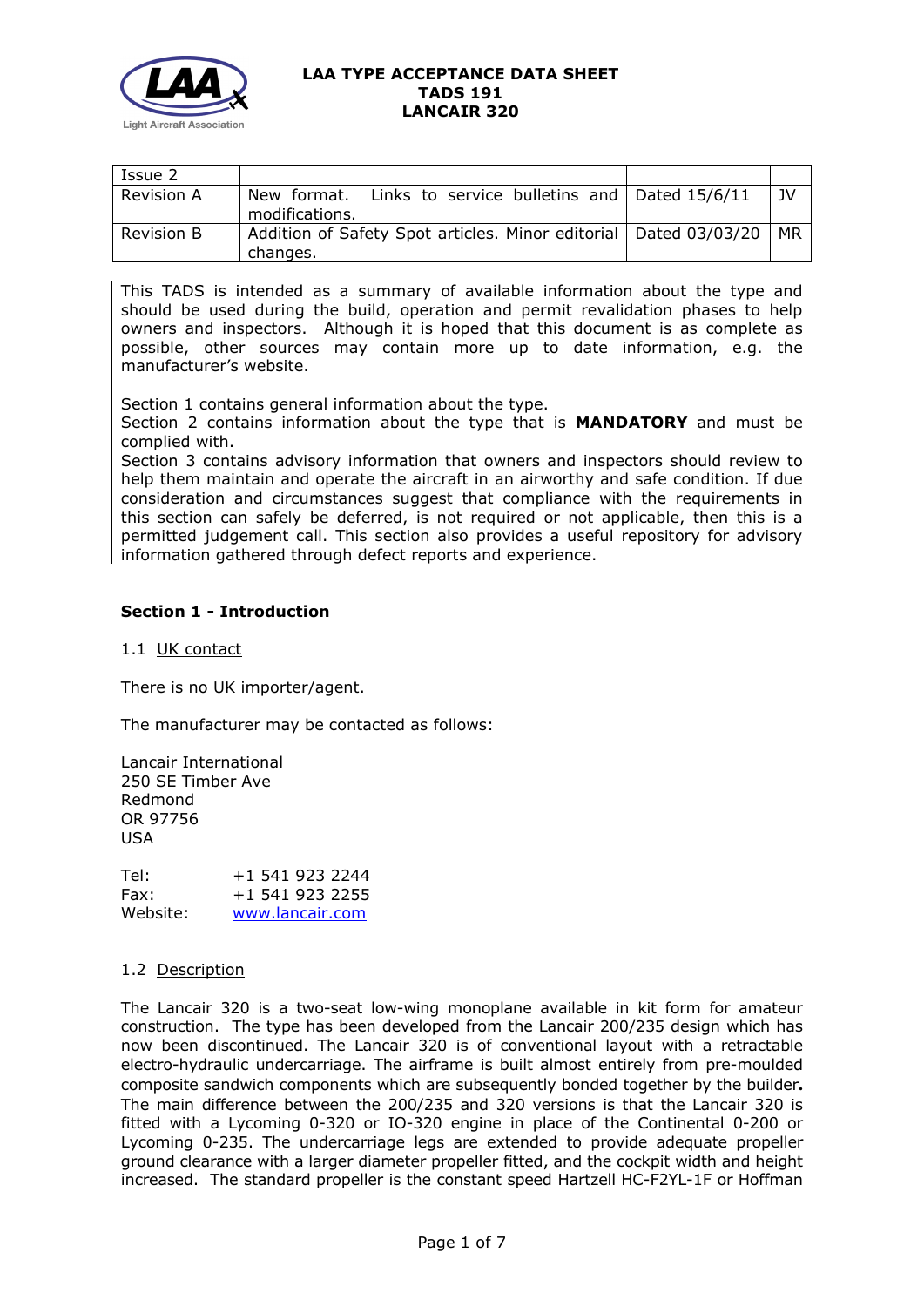

HO-V7 2L2. Note that the only propeller(s) approved for an individual aircraft are those listed on the individual aircraft's Operating Limitations document or in the PTL/1 (Propeller Type List) for the type.

The original Lancair 320 kit built in the UK was found to lack longitudinal stability as first built. The aircraft was subsequently modified by incorporating a modification package developed by Avtek Pty of Australia, which was developed to bring the Lancair 320 to a standard which would satisfy the Australian authorities with the handling characteristics. The modification involves adding extensions to the tailplane to increase its span, new elevators of greater span to match the modified tailplane, and incorporating an elevator anti-balance tab/trim tab to provide a more positive form of trimmer and greater stick force gradients. The modification package is supplied as a kit of composite parts and hardware, drawings and building notes.

Later examples have been built with the larger Lancair 320 type tailplane supplied by the factory. This is now the factory standard tailplane for the 320 and 360 model.

Over the years the design has developed incrementally, with the following changes being most significant:

- Extended engine mount, moving engine forward approximately 5"
- Extended engine cowls to suit the new engine position
- Removable wing tip extensions
- Lancair 360 tailplane assembly
- 'Torque tube' type flap control system
- Increased max take off weight of 1785 lbs subject to revised main gear overcentre links GM003-3-A or B being fitted - standard with all kits delivered after 10/93.
- Revised cg range of 22.8 to 28.6" aft of datum with extended engine mount

Later kits, including all these changes are designated Lancair 320 Mk II. All these changes are accepted by LAA.

Lancair suggest a  $V_{NE}$  of 270mph and describe the aircraft as aerobatic. Due to the lack of the appropriate data, the aircraft has not been cleared for aerobatics in the UK and the  $V_{NE}$  has been restricted to 248 mph to provide an increased safety margin.

### **Section 2 – Mandatory information for owners, operators and inspectors**

At all times, responsibility for the maintenance and airworthiness of an aircraft rests with the owner. A Condition of a Permit to Fly requires that: *"the aircraft shall be maintained in an airworthy condition".* 

### 2.1 Fast Build Kit 51% Compliance

The standard kit has been cleared by the LAA as compliant with the 51% rule at this time.

### 2.2 Build Manual

Lancair International provides a comprehensive build manual in several separate binders.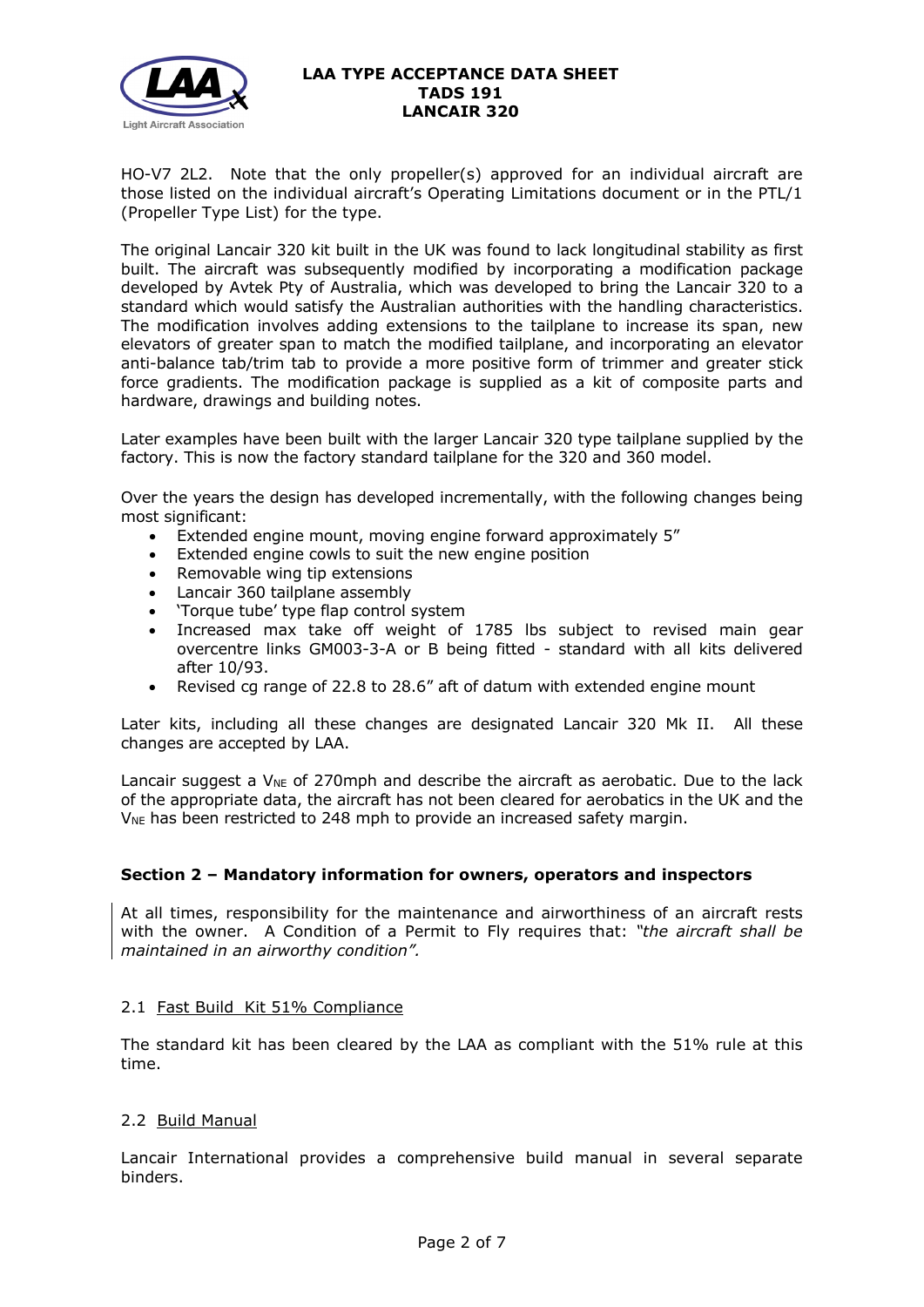

# 2.3 Build Inspections

Build inspection schedule 'Lancair'. Inspector approval codes A-A or A-C1. Inspector signing off final inspection also requires 'first flight' endorsement.

### 2.4 Flight Manual

Lancair International provides a comprehensive Pilot's Manual.

#### 2.5 Mandatory Permit Directives

None applicable specifically to this aircraft type.

Also check the LAA website for MPDs that are non-type specific [\(TL2.22\)](http://www.lightaircraftassociation.co.uk/engineering/TechnicalLeaflets/Operating%20An%20Aircraft/TL%202.22%20non-type%20specific%20MPDs.pdf).

### 2.6 LAA Required Modifications (including LAA issued AILs, SBs, etc)

Standard LAA modifications for the Lancair 320 must be incorporated as follows:

| Reference         | Description                                |
|-------------------|--------------------------------------------|
| PFA MOD 1 issue 2 | Inboard lap belt attachment reinforcement  |
| PFA MOD 2 issue 2 | Outboard lap belt attachment reinforcement |
| PFA MOD 3 issue 2 | Shoulder harness attachment reinforcement  |
| PFA MOD 6 part A  | Earthing fuel tank filler                  |

LAA do not require any further modifications other than those classified as mandatory service bulletins by Lancair International (see section 3.3).

2.7 Additional engine operating limitations to be placarded or shown by instrument markings

Notes:

- Refer to the engine manufacturer's latest documentation for the definitive parameter values and recommended instruments.
- Where an instrument is not fitted, the limit need not be displayed.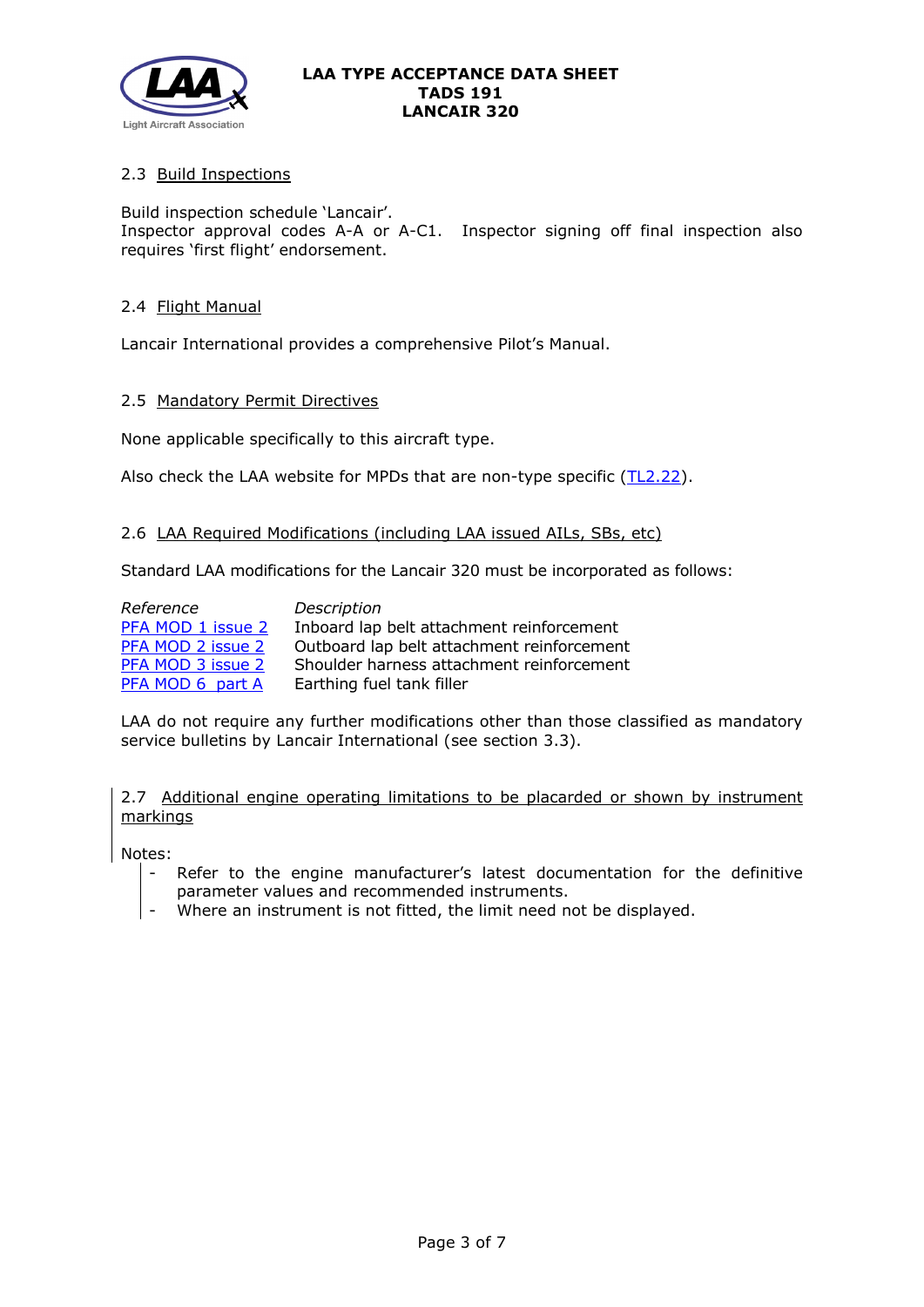

# 2.8 Control surface deflections

| Ailerons<br>(original) | Up: TBD<br>Down: TBD    |
|------------------------|-------------------------|
| Elevators              | Up: TBD<br>Down: TBD    |
| Elevator tab           | Up: TBD<br>Down: TBD    |
| Rudder                 | Left: TBD<br>Right: TBD |
| -lab                   | Down: TBD               |

### 2.9 Operating Limitations and Placards

(Note that the wording on an individual aircraft's Operating Limitations document takes precedence, if different.)

- 1. Maximum number of occupants authorised to be carried: Two
- 2. The aircraft must be operated in compliance with the following operating limitations, which shall be displayed in the cockpit by means of placards or instrument markings:
	- 2.1 Aerobatic Limitations Aerobatic manoeuvres are prohibited. Intentional spinning is prohibited.
	- 2.2 Loading Limitations (short engine mount) Maximum Total Weight Authorised: 1685 lb CG Range: 26.03 inches to 30.30 inches aft of datum Datum Point is: rear face of the firewall

Loading Limitations (extended engine mount) CG Range: 22.8 inches to 28.6 inches aft of datum Datum Point is: rear face of the firewall, FS0.0

Loading Limitations (increased MTOW – extended engine mount and revised over-centre links GM003-3-A or –B must be fitted) Maximum Total Weight Authorised: 1785 lb Maximum Landing Weight: 1685 lb

- 2.3 Engine Limitations Maximum Engine RPM: 2700
- 2.4 Airspeed Limitations Maximum Indicated Airspeed ( $V_{NE}$ ): 248 mph Max Indicated Airspeed Flaps Extended: 115 mph Maximum Indicated Airspeed Undercarriage extended: 140 mph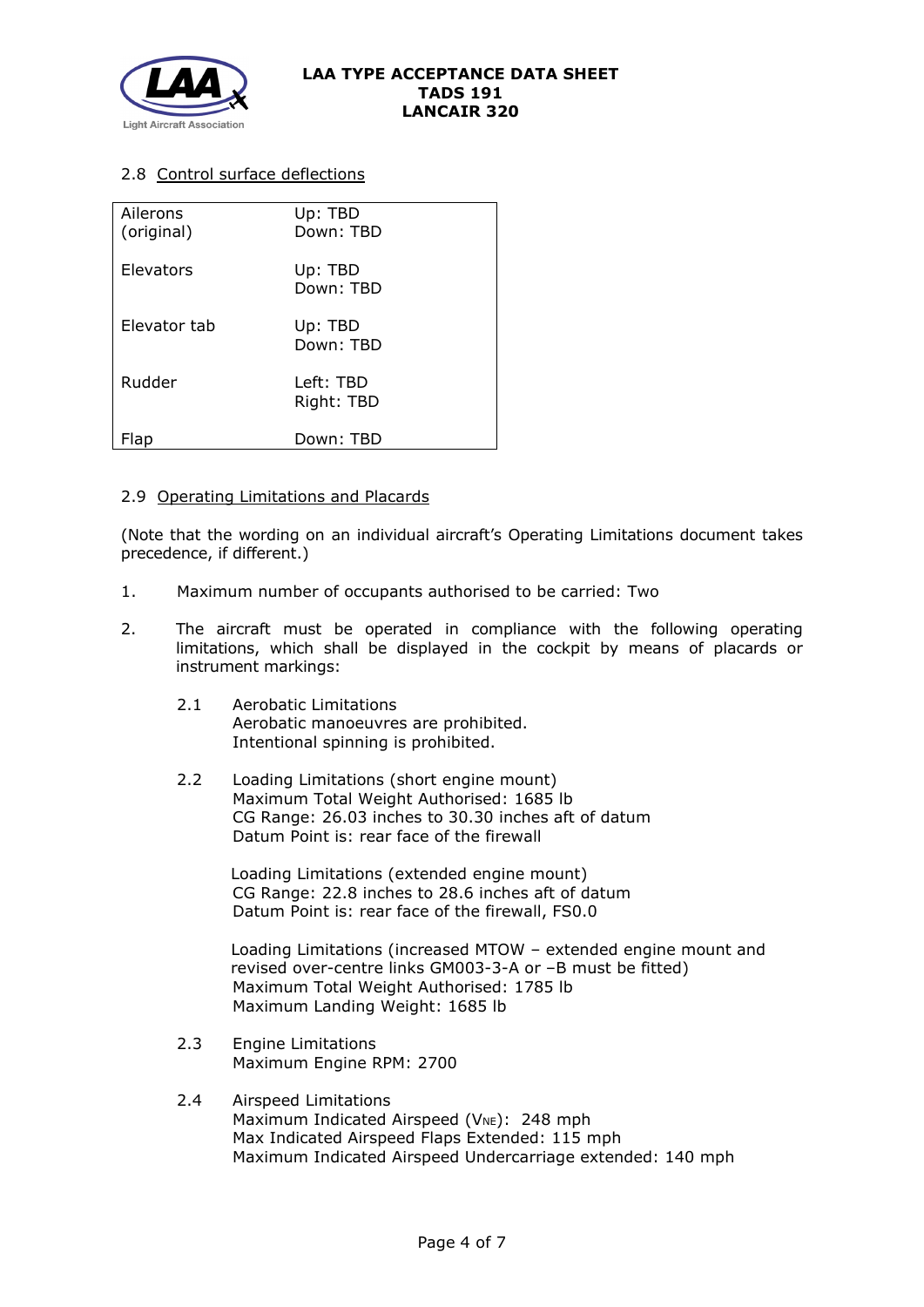

### 2.5 Other Limitations The aircraft shall be flown by day and under Visual Flight Rules only. Smoking in the aircraft is prohibited.

Additional Placards:

"Occupant Warning - This Aircraft has not been Certificated to an International Requirement"

A fireproof identification plate must be fitted to fuselage, engraved or stamped with aircraft's registration letters.

### 2.10 Maximum permitted empty weight

Not applicable.

### **Section 3 – Advice to owners, operators and inspectors**

### 3.1 Maintenance Manual

Lancair International provides a comprehensive Operator's Manual.

#### 3.2 Standard Options

See section 1.2 above.

### 3.3 Manufacturer's Information (including Service Bulletins, Service Letters, etc)

The list below is believed to be correct at time of publishing: please check the Lancair International website for up to date information [\(www.lancair.com\)](http://www.lancair.com/).

| Ref          | Date     | Description                                            | Factory<br>compliance<br>status | Applicability                     |
|--------------|----------|--------------------------------------------------------|---------------------------------|-----------------------------------|
| <b>SB001</b> | 23/10/90 | Nose wheel style                                       | Mandatory                       | Lancair 320                       |
| <b>SB002</b> | 19/10/90 | Fuel tank sealing                                      | Advisory                        | Lancair 235 & 320                 |
| <b>SB003</b> | 27/11/90 | Hydraulic hose fittings                                | Advisory                        | All Lancair models                |
| <b>SB004</b> | 1/3/91   | Mixing and shelf life of<br>Hysol 9339 adhesive        | Advisory                        | All Lancair models                |
| <b>SB005</b> | 9/4/91   | <b>DPL-862</b><br>Shell<br>resin,<br>TETA curing agent | Advisory                        | All Lancair models                |
| <b>SB006</b> | 19/4/91  | Fast-build<br>nose<br>gear<br>tunnel                   | Mandatory                       | Lancair 320                       |
| <b>SB009</b> | 5/12/92  | Oleo nose gear struts                                  | Recommended                     | Lancair 235 & 320                 |
| <b>SB010</b> | 29/12/92 | rudder<br>Lower<br>attachment pin                      | Mandatory                       | Lancair 200,<br>235,<br>320 & 360 |
| <b>SB012</b> | 4/2/93   | Epoxy laminating resin Advisory<br>systems and mixing  |                                 | All Lancair models                |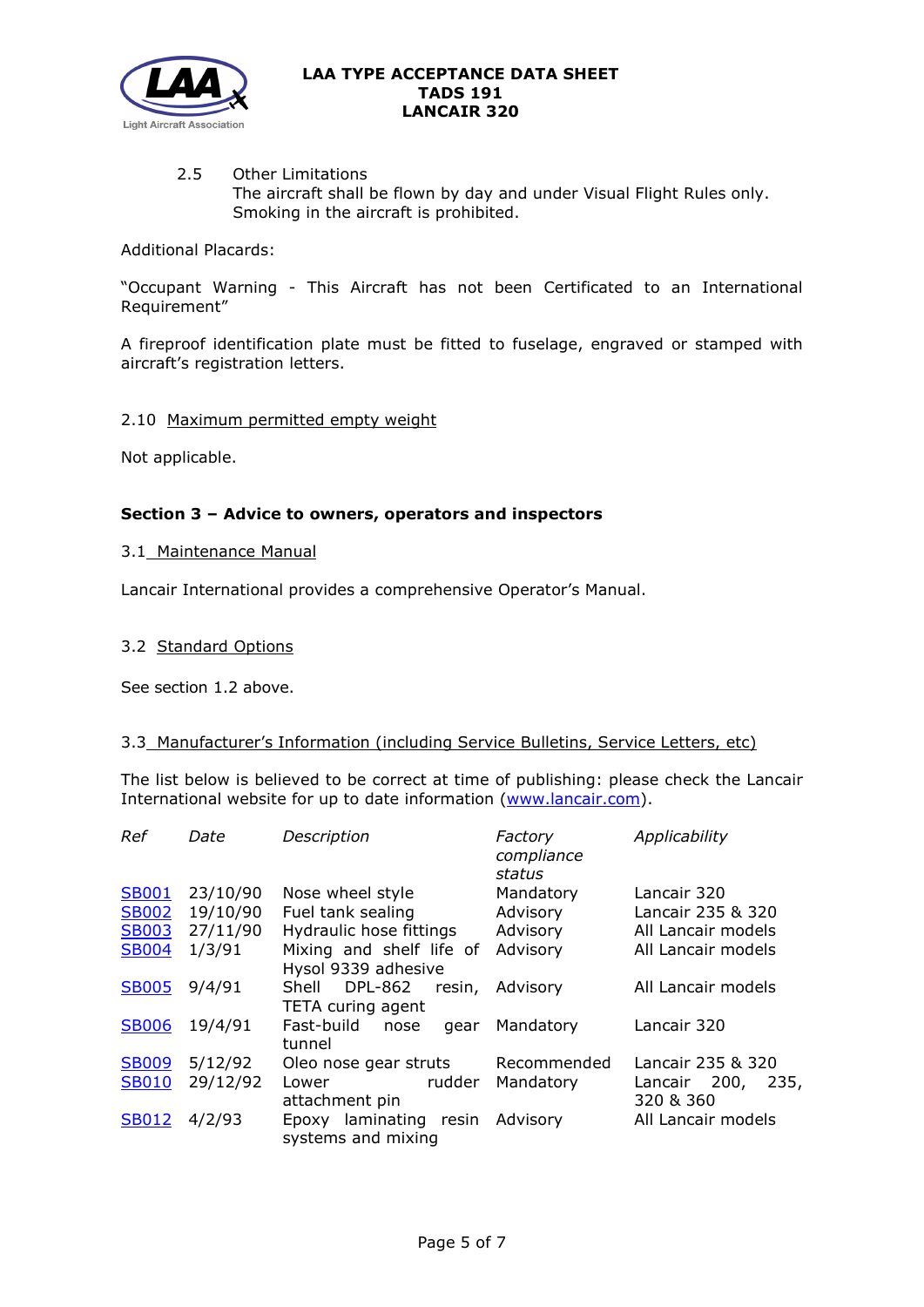

| <b>SB013</b> | 25/9/99  | brake<br>Matco<br>master<br>cylinders, MC-3 cylinder<br>shafts | Advisory    | All Lancair models                        |
|--------------|----------|----------------------------------------------------------------|-------------|-------------------------------------------|
| <b>SB014</b> | 9/93     | overcenter Advisory<br>Main<br>gear<br>links                   |             | 200,<br>235,<br>Lancair<br>320 & 360      |
| <b>SB015</b> | 30/9/93  | wing attachment Advisory<br>Stub<br>process                    |             | Lancair 320                               |
| <b>SB016</b> | 1/1/94   | Rivets: AN47OAD                                                | Mandatory   | Lancair 235, 320 &<br>360                 |
| <b>SB018</b> | 7/7/94   | Rudder pivots                                                  | Mandatory   | Lancair 320 & 360                         |
| <b>SB019</b> | 1/7/94   | Matco<br>brake<br>master<br>cylinders MC-5                     | Advisory    | Lancair 320 & 360                         |
| <b>SB023</b> | 12/10/94 | Nose gear door                                                 | Recommended | (not stated)                              |
| <b>SB024</b> | 14/12/94 | Matco brake<br>plate<br>alignment                              | Advisory    | Lancair 320 & 360                         |
| <b>SB032</b> | 1/5/97   | Elevator<br>rudder<br>and<br>counterbalances                   | Advisory    | All Lancair models                        |
| <b>SB041</b> | 19/11/97 | Control tubes                                                  | Mandatory   | All Lancair models                        |
| <b>SB043</b> | 14/5/98  | Nose struts                                                    | Mandatory   | All Lancair models                        |
| <b>SB050</b> | 5/9/99   | Main gear reinforcement                                        | Mandatory   | Lancair 200, 235,<br>320 & 360            |
| <b>SB057</b> | 23/8/01  | Nose gear struts                                               | Mandatory   | All Lancair models                        |
| <b>SB067</b> | 8/8/03   | Nose gear strut clamp                                          | Mandatory   | Lancair IVP, IV, ES,<br>320, 360 & Legacy |
| <b>SB069</b> | 21/8/07  | Ram air butterfly plate                                        | Mandatory   | All Lancair models                        |

### 3.4 Special Inspection Points

Note that there are many service bulletins applicable to this aircraft type some of which include important safety issues and design updates. Access to a full set of bulletins is essential.

Nose gear shimmy and subsequent failure has been experienced on an aircraft fitted with an old-style nose gear oleo (rather than the later Australian manufactured item by ESCO). Nose gear oleos should be checked to make sure that they're of the later pattern.

### 3.5 Operational issues

The aircraft has been flight tested both with and without the wing tip extensions fitted, and considered typical of type and adequate for the issue of a Permit to Fly for day VFR operation although in common with other Lancairs tested it did not show positive lateral stability in steady heading side slips in the landing configuration. The rate of roll with wing tip extensions fitted was satisfactory, being approximately 60 degrees per second at 120 knots. The only significant handling change with the wing tip extensions fitted was that the lateral wing wander at the stall was much more damped. Performance was satisfactory at the increased maximum take off weight of 1785 Lbs and handling improved by the more forward centre of gravity range on the later version with the extended engine mount.